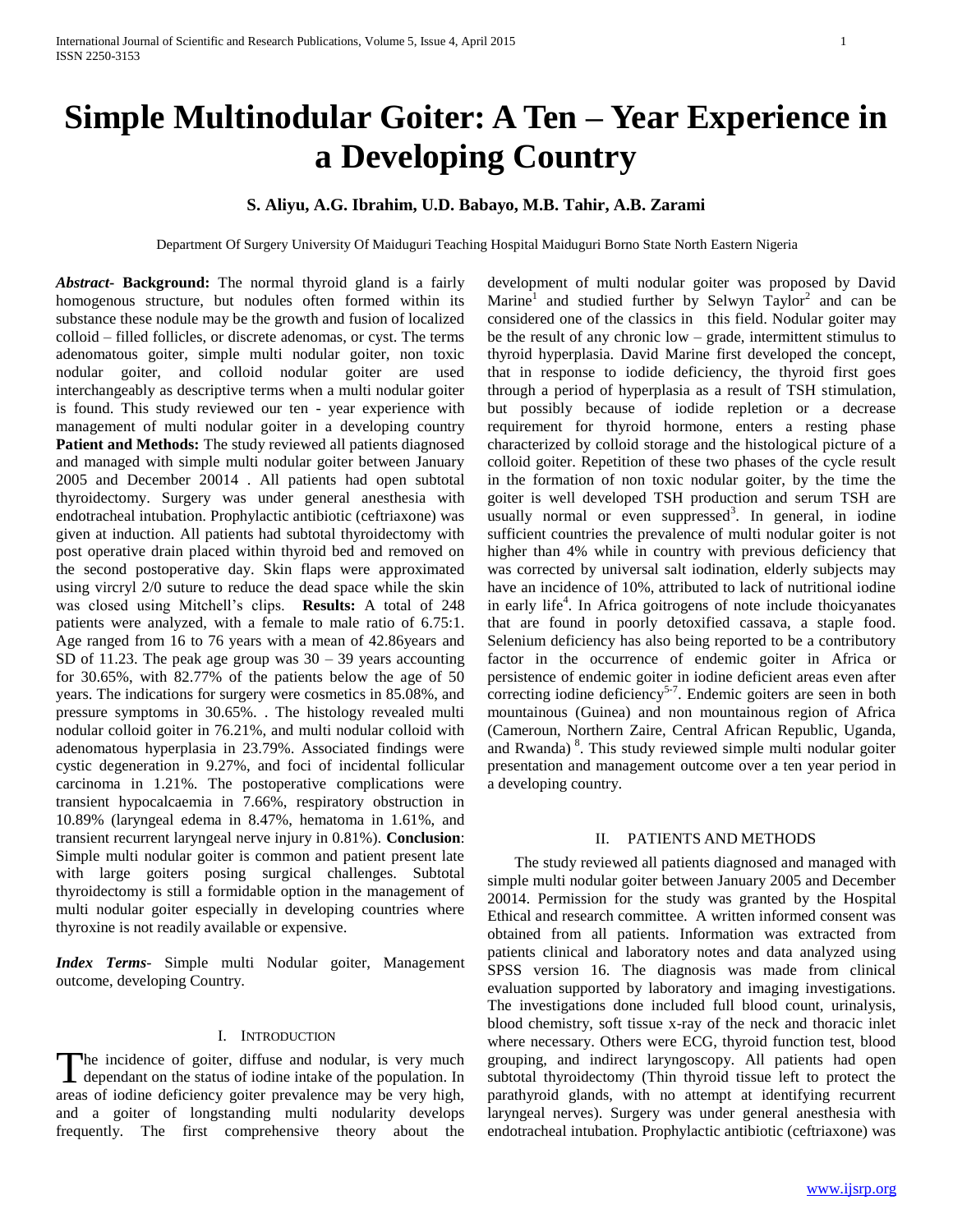given at induction. All patients had subtotal thyroidectomy with post operative drain placed within thyroid bed and removed on the second postoperative day. Skin flaps were approximated using vircryl 2/0 suture to reduce the dead space while the skin was closed using Mitchell's clips. Patients were monitored postoperatively and followed up on outpatient basis.

### III. RESULTS

A total of 248 patients were analyzed, 216 were females and 32 males with a female to male ratio of 6.75:1. Age ranged from 16 to 76 years with a mean of 42.86years and SD of 11.23. The peak age group was  $30 - 39$  years accounting for  $76(30.65\%)$ , with 82.77% of the patients below the age of 50 years **table 1**. The indications for surgery were cosmetics in 211(85.08%), pressure symptoms in 76(30.65%), and pain /discomfort in 47(18.95%). The histology revealed multi nodular colloid goiter in 189(76.21%), multi nodular colloid with adenomatous hyperplasia in 59(23.79%). Associated findings were cystic degeneration in 23(9.27%), areas of hemorrhage in 13(5.24%), foci of thyroiditis in 5(2.02%), and foci of incidental follicular carcinoma in 3(1.21%). The postoperative complications were transient hypocalcaemia in 19(7.66%), respiratory obstruction in 27(10.89%) comprising of laryngeal edema in 21(8.47%), hematoma in  $4(1.61\%)$ , and transient recurrent laryngeal nerve injury in 2(0.81%). Hematoma in 1(0.40%) patient had to be evacuated. We had no course to transfused blood in this series. The mean hospital stay was 5 days with follow up period of  $3 -$ 25 months.

#### IV. DISCUSSION

 The current study found mean age, and female to male ratio of 6.75:1 similar to previous study<sup>9</sup>. Supporting that goiter is commoner in females. The age range and peak age group for colloid goiter were  $16 - 76$  years, and  $30 - 39$  years respectively in this study which is comparable to the  $19 - 89$  years and  $31 -$ 49 years found in a earlier study<sup>10</sup>. Multi nodular goiters by their nature of progressive growth, owing to their location expand to jeopardize neighboring structures leading to compression symptoms some of which are potentially fatal $11$ . The most common are tracheal and esophageal followed by recurrent and superior venacaval syndrum<sup>12</sup>. These in addition to multi nodular goiters of considerable size are themselves cosmetically unsightly are the main indications for surgery. The current study was in agreement with these indications, as cosmetic, and pressure symptoms accounted for 85.08%, and 30.65% respectively as motivation for surgery. The current global practice support total thyroidectomy for multi nodular goiters<sup>13-14</sup> with thyroxine replacement for life. Thyroxine is not readily available in most part of developing countries; where available it is expensive and therefore not affordable to our patients. Moreover the higher morbidities associated with total thyroidectomy are difficult to contend with in resource – limited centres. This study found postoperative complications of transient hypocalcaemia, respiratory obstruction (laryngeal edema, hematoma, and unilateral recurrent laryngeal nerve palsy), in 7.66%, and 10.89% respectively in keeping with

similar findings of subtotal thyroidectomy in a comparative study of total versus subtotal thyroidectomy<sup>15</sup> that found transient hypocalcaemia in 9.5%, and a higher recurrent laryngeal nerve palsy in 6.3%. The same comparative study found recurrent laryngeal nerve palsy in 9.3% and hypocalcaemia in 11.4% in the total thyroidectomy patients. This confirmed the notion of higher morbidity in total thyroidectomy when compared to subtotal thyroidectomy patients. The mean hospital stay was longer in the total thyroidectomy group. The mean hospital stay in our series was 5 days.

#### V. CONCLUSION

Simple multi nodular goiter is common and patient present late with large goiters posing surgical challenges. Subtotal thyroidectomy is still a formidable option in the management of multi nodular goiter especially in developing country where thyroxin is not readily available or expensive to offer total thyroidectomy. Iodine supplementation as a public health policy will reduce the prevalence of multi nodular goiter.

#### **TABLES 1: Age distribution**

| Age (Years) | N <sub>0</sub> | $\%$   |
|-------------|----------------|--------|
| $20$        | 08             | 03.23  |
| $20 - 29$   | 62             | 25.00  |
| $30 - 39$   | 76             | 30.65  |
| $40 - 49$   | 58             | 23.89  |
| $50 - 59$   | 29             | 11.69  |
| $60 - 69$   | 11             | 04.44  |
| $70 - 79$   | 04             | 01.61  |
|             |                |        |
| Total       | 248            | 100.00 |

#### **REFERENCES**

- [1] Marine D. Etiology and prevention of simple goiter. Medicine 1924; 3: 453
- [2] Taylor S. The evolution of nodular goiter J Clin Endocrinol Metab 1953; 13 : 1232
- [3] Beckers C. ,Cornette C. TSH production rate in non toxic goiter J Clin Endocrinol Metab 1971; 32 : 852
- [4] Pinchera A. , Aghini-lombardi F., Antonangeli L., Vitti P. Multinodular goiter. Epidemiology and prevention Ann Ital Chir 1996; 67: 317-325
- [5] Kishosha P.A., Galukande M., Gakwaya A.M. Celenium Defficiency a Factor in Endemic Goiter Persistence in sub-Saharan Africa. AM J PH 1999; 89: 1857-61
- [6] Vanderpas J.B., Contempre B., Duale N.L., Goossens W., Bebe N., Thorpe R et al. Iodine and Selenium Deficiency associated with cretinism in Northern Zaire. Am J Clin Nutr 1990; 52: 1087 – 93
- [7] Wachter W., Mvumi M., Konig A., Pickard C.R., Scriba P.C. Prevalence of goiter and hypothyroidism in Southern Tanzania. Effect of iodised oil on thyroid hormone deficiency. J Epidemiol Community Health 1986; 40: 86 – 91
- [8] Available from: http://www.unicef.org/special session/about/sgreport.pd.
- [9] Dakubo J.C., Naaeder S.B., Tettey Y., Gyasi R. K. Pathology and the surgical management of goiter in an endemic area initiating supplementary iodine nutrition. West Afr J Med 2013;  $32(1):45 - 51$
- [10] Mirzakanimov F., Odimba B.F.K., Tembo P. Patterns of surgically treated thyroid disease in Lusaka Zambia. Medical Journal of Zambia 2012; 39(4):  $7 - 11$
- [11] Shaha A.R., Burnett C., Alfonso A.E., Jaffe B.M. Goiters and airway problems. AM J Surg 1989; 158378 – 381